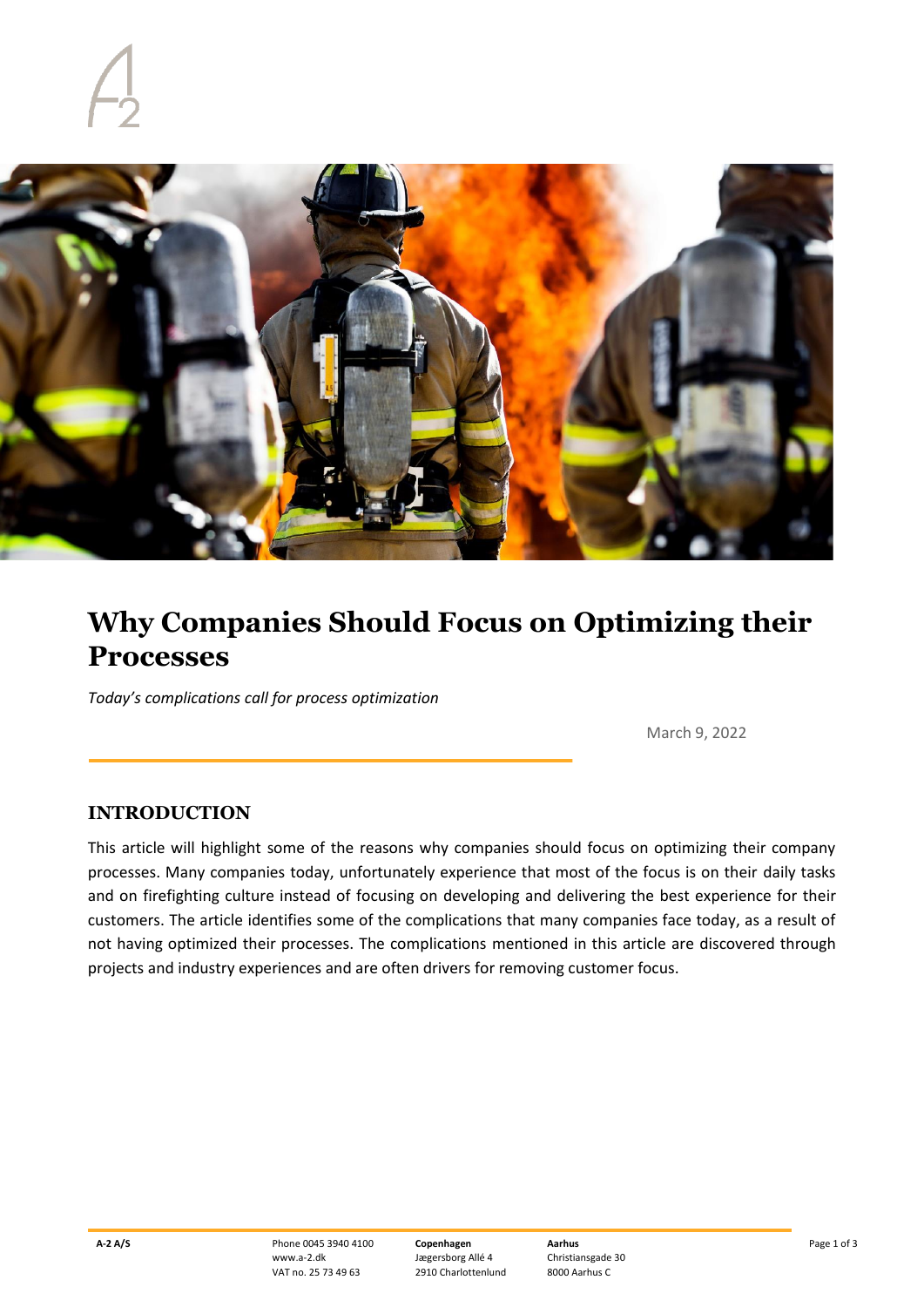## **SOME OF TODAY'S COMPLICATIONS**

Many companies today, lack an overall overview of their processes and respective flows. As well as just understanding their processes and how they interact with other parts of the organization. Which often can be seen in low efficiency and high process variations, with a lack of standards. These situations also often define silo structured companies that have difficulties in creating business alignment KPI's and reaching high competitiveness. We have set up three main categories of complications that describe some of the problems above. The first category is Operational complications, which often can be seen in high operating costs, long lead times and lack of visibility. The next category is Key Performance Indicators (KPI), which often can be noticed through an organization with silo structured KPIs and trust issues as well as tensions between managers and employees. The last category is Competitiveness, as companies who don't focus on their processes have a great chance of experiencing low competitiveness and difficulties in meeting customers demands.

| Categories                                 | <b>Complications</b>                                                                                                                                                                                                                                                          |
|--------------------------------------------|-------------------------------------------------------------------------------------------------------------------------------------------------------------------------------------------------------------------------------------------------------------------------------|
| <b>Operational</b>                         | 盷<br>Too high operating costs as a result of low effectiveness,<br>efficiency and lots of waste<br><b>Long lead times</b> , service times and response time with high<br>∩<br>process variations<br><b>Lack of visibility</b> on manufacturing floor and service<br>processes |
| <b>Key Performance</b><br>Indicators (KPI) | 酣<br><b>Silo structure KPI's, which doesn't look at cross-functional</b><br>KPI's and overall organizational success<br><b>Lack of trust</b> between managers and employees, as a result<br>◉<br>of lacking communication and business alignment                              |
| <b>Competitiveness</b>                     | <b>Low competitiveness</b> as a result of higher prices with low<br>tI+<br>service level<br>Difficult to meet customer demands<br>N                                                                                                                                           |

If you experience or can relate to some of the above-mentioned complications, your organization will most likely handle resources inefficiently, generate waste and have long lead times, consequently culminating in high operating costs. These complications may also result in employees being too busy managing daily tasks, an absence of trust between managers and employees, insufficient communication between departments or even departments being subject to a silo mentality. Furthermore, it is seen that companies often are reluctant to share information between departments and have established department focused KPI's, rather than organization KPI's thus being unsupportive of company goals. This makes it impossible to align a business and utilize company processes in the most beneficial way. Lastly, the increased competition from a globalized and ever-changing market makes it vital for companies to focus on these complications.